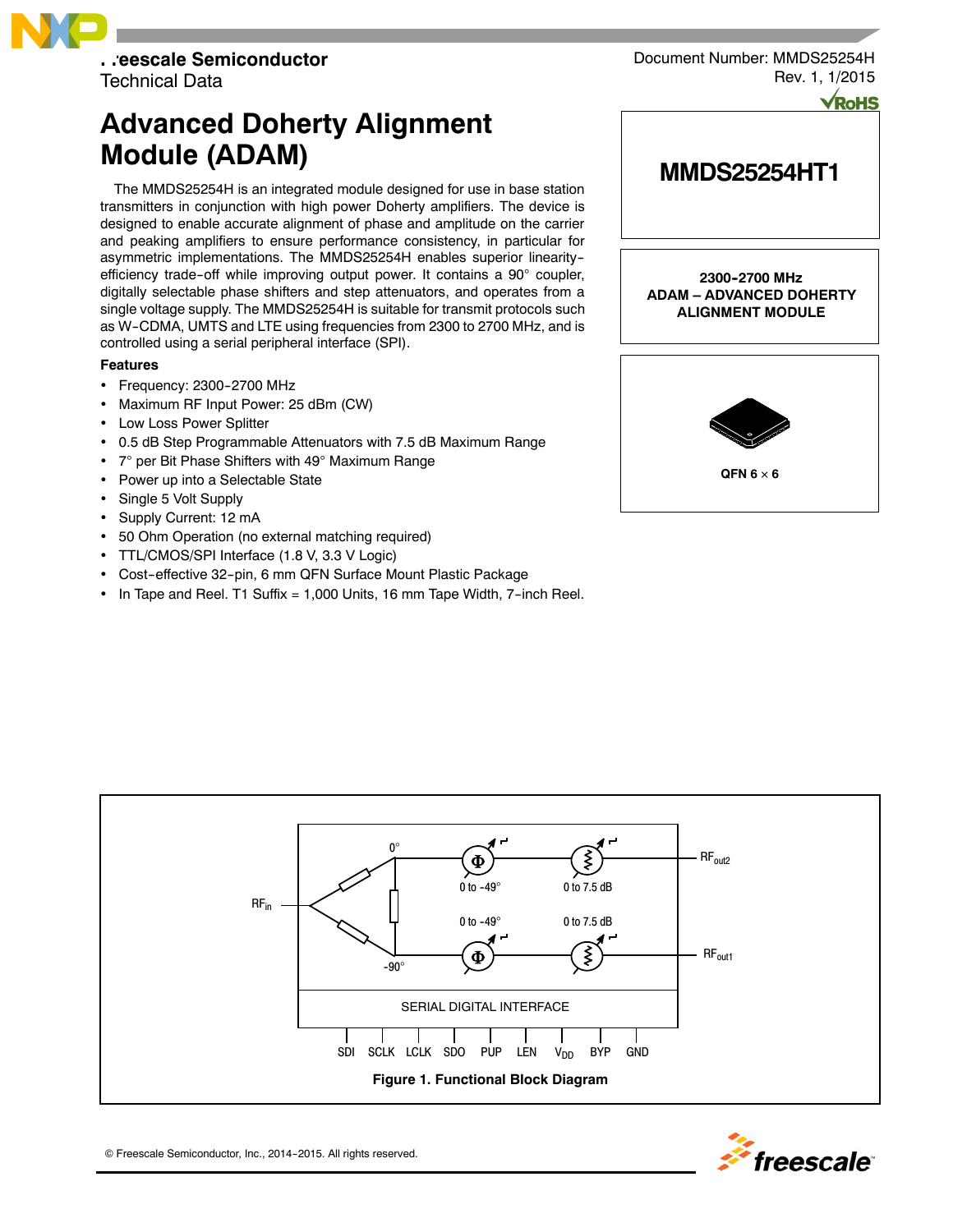

### **Table 1. Maximum Ratings**

| Rating                                   | Symbol           | Value             | Unit |
|------------------------------------------|------------------|-------------------|------|
| Supply Voltage                           | $V_{DD}$         |                   |      |
| Logic Inputs (SCLK, LCLK, LEN, PUP, SDI) | $V_{\text{in}}$  | $-0.5$ to $+3.63$ |      |
| RF Input Power (CW)                      | $P_{in}$         | 25                | dBm  |
| Storage Temperature Range                | $T_{\text{stg}}$ | $-65$ to $+150$   | °С   |
| Junction Temperature                     |                  | 150               | °C   |
|                                          |                  |                   |      |

#### **Table 2. Recommended Operating Conditions**

| <b>Characteristic</b>                   | <b>Symbol</b>   | Min | Max | Unit |
|-----------------------------------------|-----------------|-----|-----|------|
| <b>Supply Voltage</b>                   | YDD             | 4.5 | 5.5 |      |
| DC Input Voltage (SCLK, LCLK, LEN, SDI) | $V_{\text{in}}$ |     | 3.3 |      |

# **Table 3. Electrical Characteristics** (V<sub>DD</sub> = 5 Vdc, 2650 MHz, T<sub>A</sub> = 25°C, 50 ohm system, in Freescale Application Circuit)

| <b>Characteristic</b>                                           | Symbol                         | Min    | Typ            | Max                 | Unit            |
|-----------------------------------------------------------------|--------------------------------|--------|----------------|---------------------|-----------------|
| Insertion Loss (Includes 3 dB power division and 2.5 dB loss)   | IL.                            |        | 5.5            |                     | dB              |
| Max Transition Time (rising edge of LCLK to RF <sub>out</sub> ) | <b>T</b> <sub>transition</sub> |        | 350            |                     | ns              |
| Power Input @ 1dB Compression                                   | P <sub>1</sub> dB              |        | 35             |                     | dB <sub>m</sub> |
| <b>Supply Current</b>                                           | $I_{DD}$                       | 10     | 11             | 12                  | mA              |
| Isolation (S32)                                                 | S32                            |        | 25             |                     | dB              |
| Input Return Loss (S11)                                         | IRL                            |        | 15             |                     | dB              |
| Output Return Loss (S22, S33)                                   | ORL                            |        | 15             |                     | dB              |
| Third Order Output Intercept Point                              | OIP <sub>3</sub>               |        | 45             |                     | dB <sub>m</sub> |
| Phase Step                                                      | $\Delta \Phi$ $\sim$           |        | $\overline{7}$ |                     | $^{\circ}/$ bit |
| Phase Control Range                                             | ΔΦ                             |        | 49             |                     | $\circ$         |
| <b>Attenuation Step</b>                                         | $\Delta$ R $\sim$              | $\sim$ | 0.5            |                     | dB              |
| <b>Attenuation Control Range</b>                                | ΔR                             |        | 7.5            |                     | dB              |
| Max Input Voltage Logic Low                                     | $V_{IL}$                       |        |                | 0.4                 | $\vee$          |
| Min Input Voltage Logic High                                    | $V_{\text{IH}}$                | 1.6    |                |                     | $\vee$          |
| SDO Output Voltage High                                         | $V_{OH}$                       | 1.8(1) |                | $0.6 \times V_{DD}$ | $\vee$          |
| SDO Output Voltage Low                                          | VOL                            | 0      |                | 0.4                 | $\vee$          |
| Clock Frequency (50% Duty Cycle)                                | $f_{\rm SCLK}$                 |        |                | 26                  | <b>MHz</b>      |

1. Load = 20 pF @ maximum clock frequency.

#### **Table 4. Thermal Characteristics**

| <b>Characteristics</b>                                                                                                                                                                                   | Symbol     | Value $(2)$ | Unit          |
|----------------------------------------------------------------------------------------------------------------------------------------------------------------------------------------------------------|------------|-------------|---------------|
| Thermal Resistance, Junction to Case<br>Case Temperature 107°C, $P_{\text{out}} = 0.02$ W, Maximum Phase and<br>Attenuation State, $P_{in}$ = 25 dBm CW, 2650 MHz, $V_{DD}$ = 5 Vdc,<br>$I_{DD} = 11$ mA | $R_{0,IC}$ | 16          | $\degree$ C/W |

## **Table 5. ESD Protection Characteristics**

| <b>Test Methodology</b>               | <b>Class</b> |
|---------------------------------------|--------------|
| Human Body Model (per JESD22-A114)    | 1C           |
| Machine Model (per EIA/JESD22-A115)   |              |
| Charge Device Model (per JESD22-C101) | Ш            |

**Table 6. Moisture Sensitivity Level**

| <b>Test Methodology</b>              | Rating | <b>Package Peak Temperature</b> | Unit |
|--------------------------------------|--------|---------------------------------|------|
| Per JESD22-A113. IPC/JEDEC J-STD-020 |        | 260                             |      |

2. Refer to AN1955, *Thermal Measurement Methodology of RF Power Amplifiers.* Go to http://www.freescale.com/rf. Select Documentation/Application Notes - AN1955.

#### **MMDS25254HT1**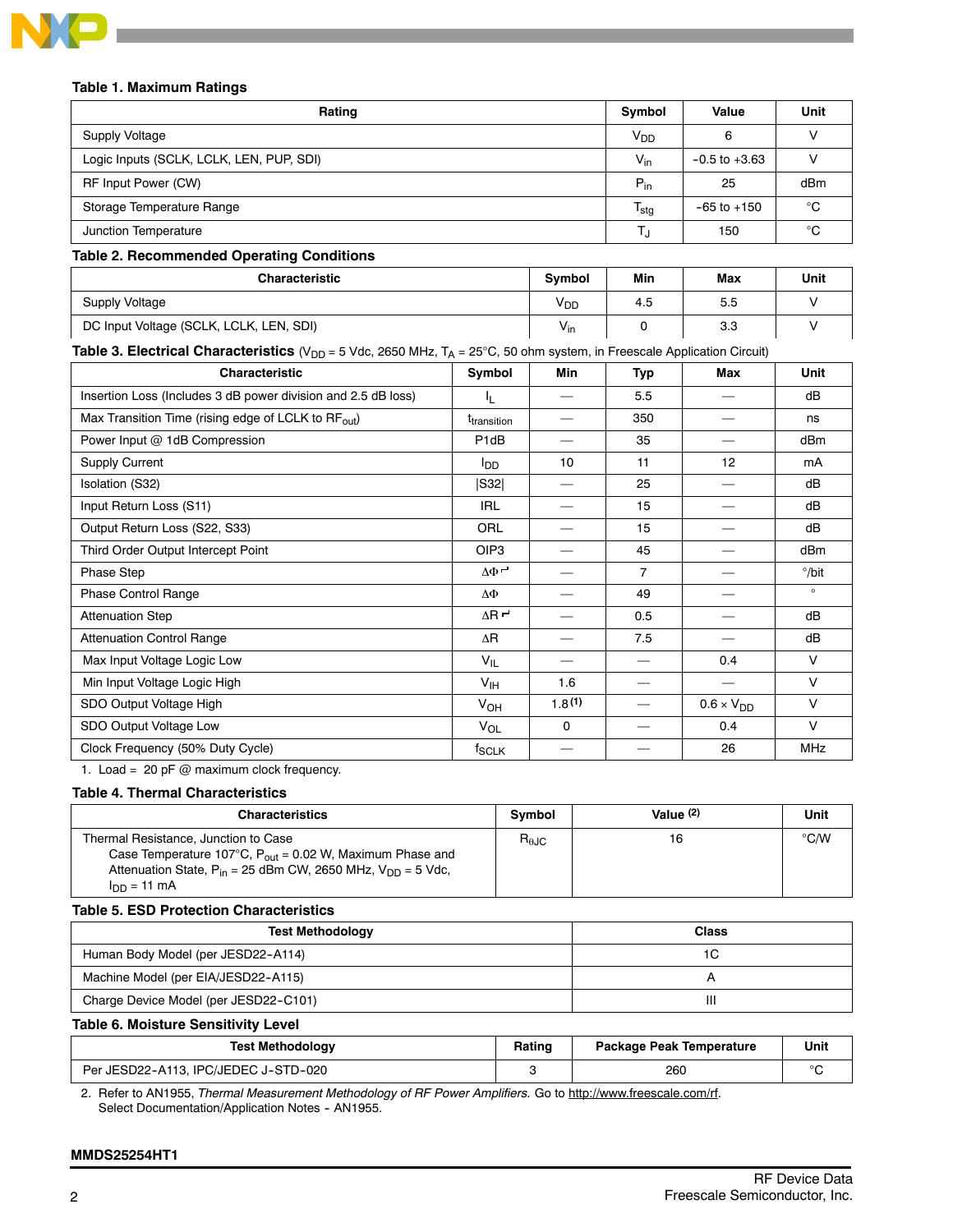



## **Table 7. Package Pin Description**

| <b>Pin Number</b>                               | <b>Pin Function</b> | <b>Pin Description</b>                                                                                                       |
|-------------------------------------------------|---------------------|------------------------------------------------------------------------------------------------------------------------------|
| 1, 8(1)                                         | <b>SCLK</b>         | Serial Data Clock                                                                                                            |
| $2(2)$ , $7(1)$                                 | <b>SDO</b>          | Serial Data Output                                                                                                           |
| 3, 6, 12, 13, 14, 15,<br>16, 25, 26, 27, 28, 29 | N.C.                | No Connection                                                                                                                |
| 4, 5(3)                                         | $RF_{in}$           | RF Input (DC Block Needed)                                                                                                   |
| 9, 32(1)                                        | SDI                 | Serial Data Input                                                                                                            |
| 10, 31(1)                                       | <b>LCLK</b>         | Latch Clock                                                                                                                  |
| 11, 30(1)                                       | V <sub>DD</sub>     | Supply Voltage (attenuators, phase shifters, SPI)                                                                            |
| $17, 18^{(3)}$                                  | $RF_{\text{out1}}$  | RF Output 1 (peaking amplifier path)                                                                                         |
| 19                                              | <b>GND</b>          | Ground                                                                                                                       |
| 20(4)                                           | LEN                 | Logic Enable (active low)                                                                                                    |
| $21^{(5)}$                                      | <b>PUP</b>          | Power-up Programming:<br>Minimum attenuation/minimum phase (0 dB/0°)<br>٠<br>Maximum attenuation/maximum phase (7.5 dB/-49°) |
| 22(6)                                           | <b>BYP</b>          | InternalCore Bypass Voltage (external 100 nF bypass capacitor)                                                               |
| 23, 24(3)                                       | $RF_{out2}$         | RF Output 2 (carrier amplifier path)                                                                                         |

1. Redundant pins are internally connected. User can connect to either of the internally connected paired pins: 1 and 8, 2 and 7, 9 and 32, 10 and 31, and 11 and 30.

2. The ADAM SPI interface can be connected to a common SPI bus, provided the SDO pin is not connected, and treated as a write--only device.

3. Each RF pin pair should be tied together.

4. Logic low enables normal SPI operation. Logic high disables SPI and places device at 0 dB attenuation and 0° phase shift.

5. Logic low places device at 0 dB attenuation and 0° phase shift at power up. Logic high places device at 7.5 dB attenuation and -49° phase shift. Because PUP pin has internal pull up, logic high can be set by no connection to pin. Alternatively, it can be connected to BYP or a user- controlled V<sub>in</sub>.

6. Requires external capacitive decoupling to ground.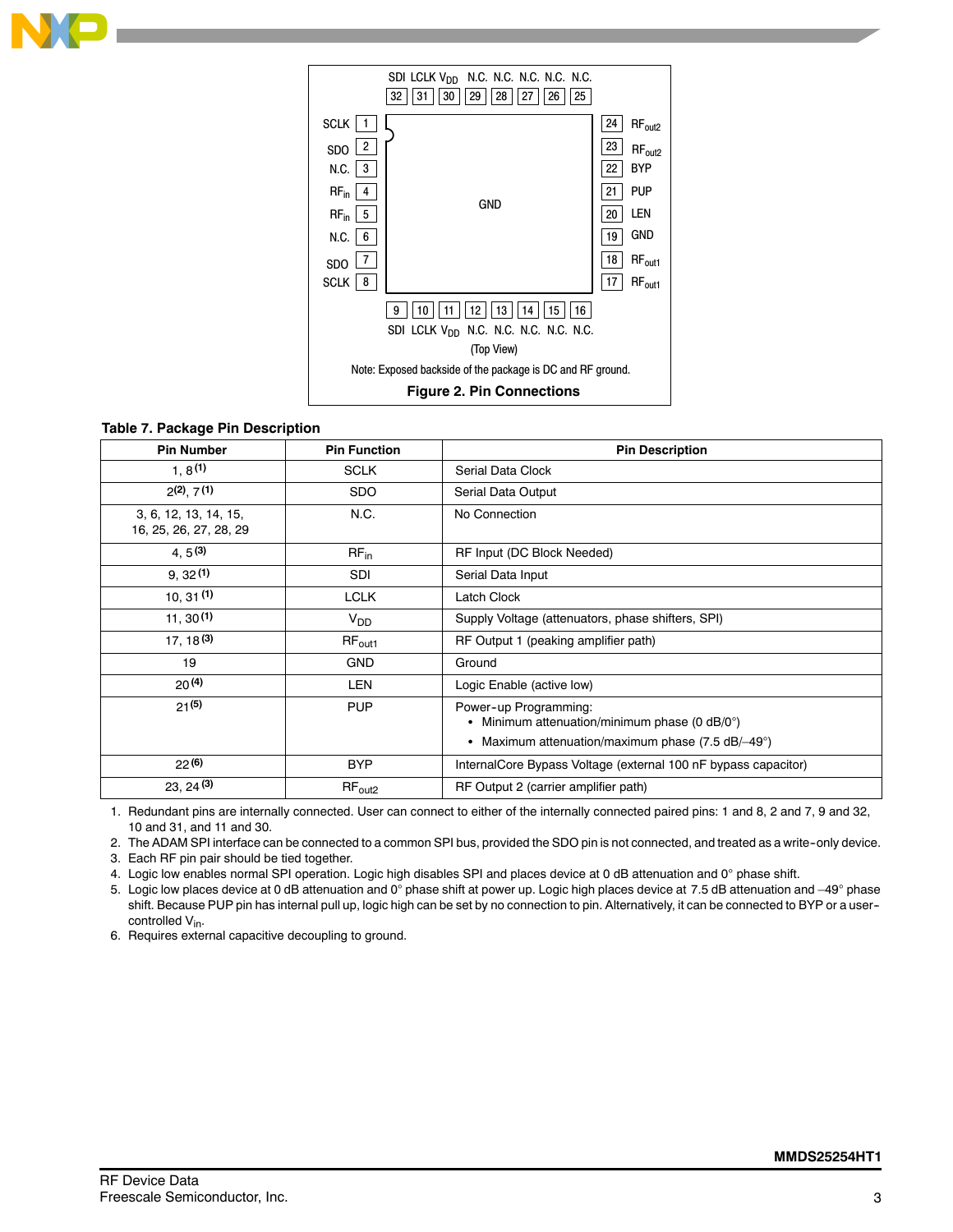

| Symbol                | <b>Parameter</b>                                               | Min  | Typ | Max | <b>Units</b> |
|-----------------------|----------------------------------------------------------------|------|-----|-----|--------------|
| t <sub>SCLK</sub>     | Serial Clock Period                                            | 38.5 |     |     | ns           |
| <sup>t</sup> SCLKH    | Serial Clock Pulse Width High                                  | 10   |     |     | ns           |
| <sup>t</sup> SCLKL    | Serial Clock Pulse Width Low                                   | 10   |     |     | ns           |
| tsu                   | Serial Data Input Setup Time to SCLK Rising Edge               |      |     | 5   | ns           |
| tн                    | Serial Data Input Hold Time from SCLK Rising Edge              |      |     | 2   | ns           |
| $t_{OH}$              | Serial Data Output Hold Time from SCLK Rising Edge             | 1.6  |     |     | ns           |
| $t_{\rm OV}$ (10 pF)  | Serial Data Output Propagation Delay from SCLK Rising Edge     |      | 5   | 9   | ns           |
| $t_{\rm OV}$ (50 pF)  | Serial Data Output Propagation Delay from SCLK Rising Edge     |      | 15  | 26  | ns           |
| $t_{\rm OV}$ (150 pF) | Serial Data Output Propagation Delay from SCLK Rising Edge     |      | 35  | 65  | ns           |
| <sup>t</sup> SETTLE   | Serial Clock Rising Edge Setup Time to Latch Clock Rising Edge |      |     | 27  | ns           |
| <sup>t</sup> LCLKH    | Latch Clock Pulse Width High                                   | 10   |     |     | ns           |





**Figure 3. Serial Interface Timing Diagram**



**Note:** Bits a3/b3 are reserved (RSVD) for future use. Always write these bits as zero (0).

## **Figure 4. Serial Interface Bits Diagram**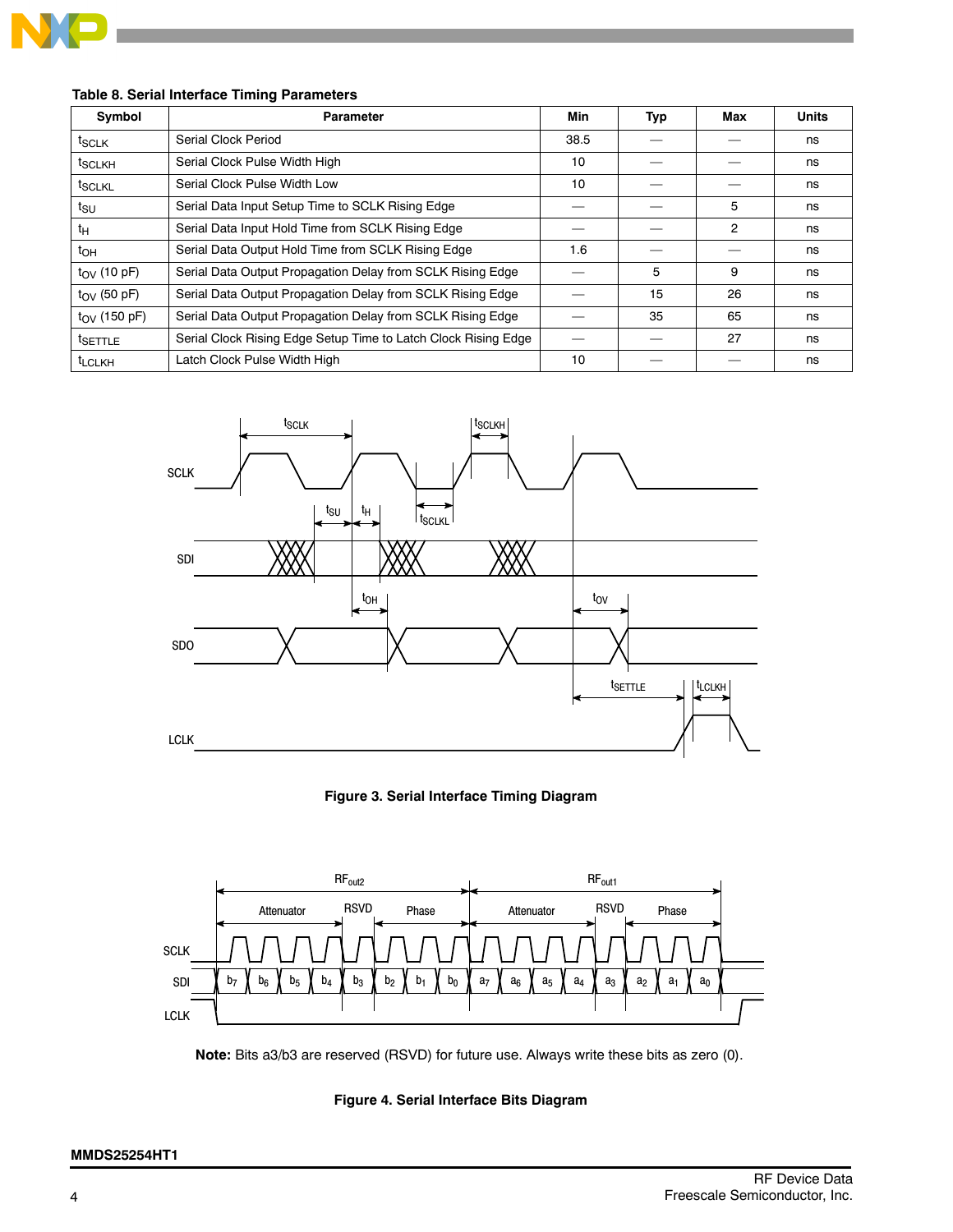

| Table 9. Logic Truth Table - RF <sub>in</sub> to RF <sub>out1</sub> |    |                |    |                            |    |    | Table 10. Logic Truth Table - RF <sub>in</sub> to RF <sub>out2</sub> |                           |    |    |    |    |                            |                |    |    |                           |
|---------------------------------------------------------------------|----|----------------|----|----------------------------|----|----|----------------------------------------------------------------------|---------------------------|----|----|----|----|----------------------------|----------------|----|----|---------------------------|
| a7                                                                  | a6 | a <sub>5</sub> | а4 | <b>Attenuation</b><br>(dB) | a2 | a1 | a0                                                                   | <b>Phase Shift</b><br>(°) | b7 | b6 | b5 | b4 | <b>Attenuation</b><br>(dB) | b <sub>2</sub> | b1 | b0 | <b>Phase Shift</b><br>(°) |
| L                                                                   | L. | L              | L  | $\mathbf{0}$               | L  | L  | L.                                                                   | $\mathbf 0$               | L  |    | L  | L  | $\Omega$                   | L              | L  | L  | $\mathbf 0$               |
| L                                                                   | L  | L              | H  | 0.5                        | L  | L  | H.                                                                   | $-7$                      | L  |    | L  | H  | 0.5                        | L              | L  | H  | $-7$                      |
| L                                                                   | L  | H              | L  | 1.0                        | L  | H  |                                                                      | $-14$                     | L  |    | H  | L  | 1.0                        | L              | H  | L  | $-14$                     |
| L                                                                   |    | H              | H  | 1.5                        | L  | H  | H.                                                                   | $-21$                     | L  |    | H  | H  | 1.5                        | L              | H  | H  | $-21$                     |
| L                                                                   | H  | L              | L  | 2.0                        | H  |    |                                                                      | $-28$                     | L  | H  | L  | L  | 2.0                        | H              | L  | L  | $-28$                     |
| L                                                                   | H  | L              | H  | 2.5                        | H  | L  | H.                                                                   | $-35$                     | L  | H  | L  | H  | 2.5                        | H              | L  | H  | $-35$                     |
| L                                                                   | H  | H              | L  | 3.0                        | H  | H  | L.                                                                   | $-42$                     | L  | H  | H  | L  | 3.0                        | H              | H  | L  | $-42$                     |
| L                                                                   | H  | H              | H  | 3.5                        | H  | H  | H.                                                                   | $-49$                     | L  | H  | H  | H  | 3.5                        | H              | H  | H. | $-49$                     |
| H                                                                   | L  | L              | L  | 4.0                        |    |    |                                                                      |                           | H  |    | L  | L  | 4.0                        |                |    |    |                           |
| H                                                                   | L  | L              | H  | 4.5                        |    |    |                                                                      |                           | H  |    | L  | H  | 4.5                        |                |    |    |                           |
| H                                                                   | L  | H              | L  | 5.0                        |    |    |                                                                      |                           | H  |    | H  | L  | 5.0                        |                |    |    |                           |
| H                                                                   | L  | H              | H  | 5.5                        |    |    |                                                                      |                           | H  |    | H  | H  | 5.5                        |                |    |    |                           |
| H                                                                   | H  | L              | L  | 6.0                        |    |    |                                                                      |                           | H  | н  | L  | L  | 6.0                        |                |    |    |                           |
| H                                                                   | H  | L              | H  | 6.5                        |    |    |                                                                      |                           | H  | H  | L  | H  | 6.5                        |                |    |    |                           |
| H                                                                   | H  | H              | L  | 7.0                        |    |    |                                                                      |                           | H  | H. | H  | L  | 7.0                        |                |    |    |                           |
| H                                                                   | H  | H.             | H  | 7.5                        |    |    |                                                                      |                           | H  | H. | H  | H  | 7.5                        |                |    |    |                           |

Note: ADAM contains a 16-bit shift register, with the last bit connected to the SDO signal. The SDO pin is intended for daisy-chaining multiple ADAM devices rather than being used as an SPI bus connection; the SDO output is always actively driven, so it should not be directly connected to the SPI bus.

**Table 11. Power--up Programming (PUP) State**

| <b>LCLK</b>        | <b>PUP</b> | <b>Function</b>                                                      |
|--------------------|------------|----------------------------------------------------------------------|
|                    |            | Minimum Attenuation/Minimum Phase (0 dB/0°)                          |
|                    |            | Maximum Attenuation/Maximum Phase (7.5 dB/-49°)                      |
| On 1st rising edge |            | Normal Operation on 1st Rising Edge LCLK and Subsequent Rising Edges |



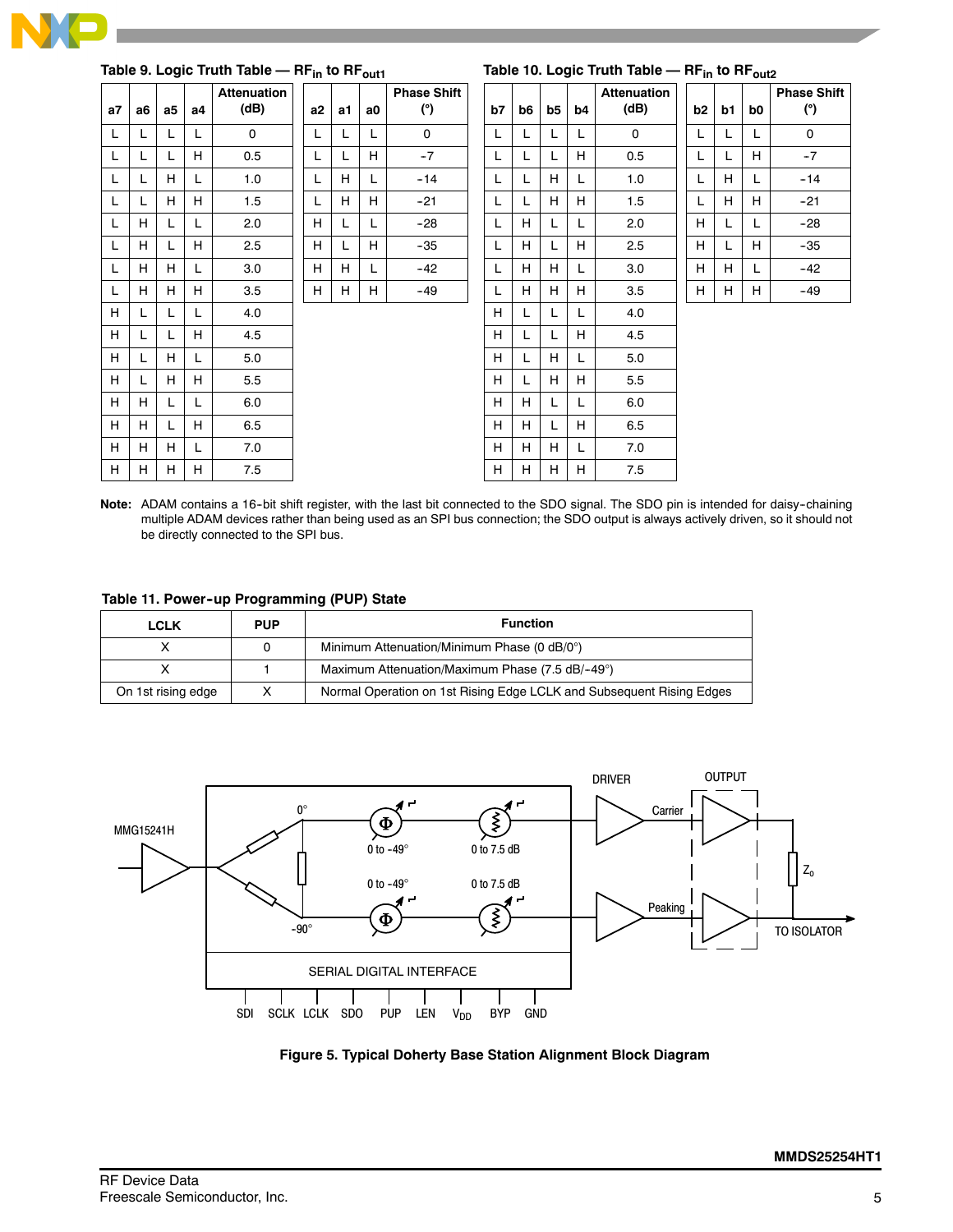





## **Table 12. MMDS25254H Test Circuit Component Designations and Values**

| Part                            | <b>Description</b>           | <b>Part Number</b> | <b>Manufacturer</b> |
|---------------------------------|------------------------------|--------------------|---------------------|
| C1                              | 22 pF Chip Capacitor         | GRM1885C1H220JA01J | Murata              |
| C2                              | 100 pF Chip Capacitor        | GRM1885C1H101JA01J | Murata              |
| C <sub>3</sub> , C <sub>4</sub> | 0.4 pF Chip Capacitors       | 06035J0R4ABT       | <b>AVX</b>          |
| C5                              | 0.1 µF Chip Capacitor        | GRM155R61A104KA01D | Murata              |
| <b>PCB</b>                      | 0.02", $\epsilon_{r}$ = 3.48 | RO4350             | Rogers              |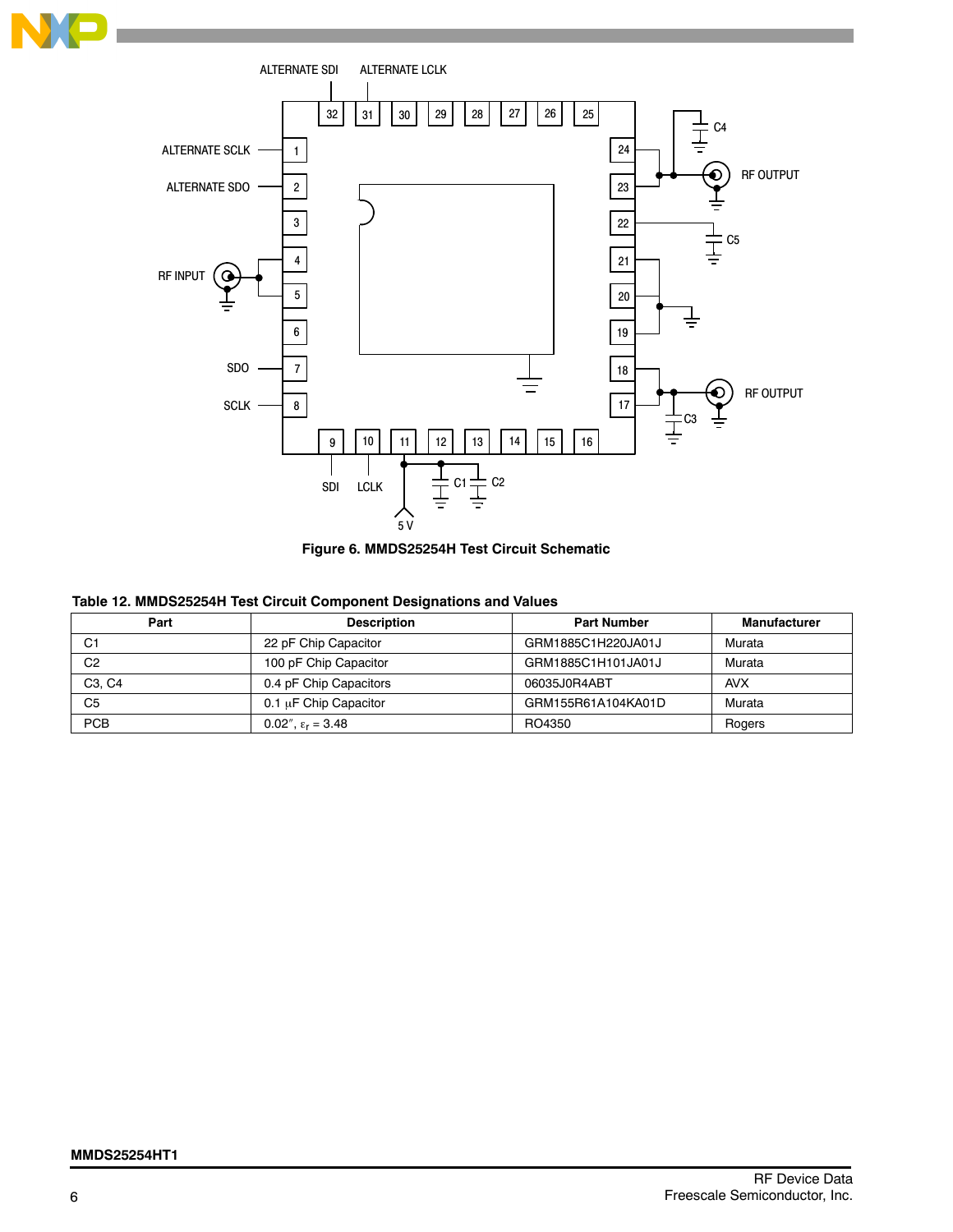

**Figure 7. MMDS25254H Test Circuit Component Layout**

| Part                            | <b>Description</b>         |                    | Manufacturer |
|---------------------------------|----------------------------|--------------------|--------------|
| C1                              | 22 pF Chip Capacitor       | GRM1885C1H220JA01J | Murata       |
| C <sub>2</sub>                  | 100 pF Chip Capacitor      | GRM1885C1H101JA01J | Murata       |
| C <sub>3</sub> . C <sub>4</sub> | 0.4 pF Chip Capacitors     | 06035J0R4ABT       | <b>AVX</b>   |
| C5                              | $0.1 \mu$ F Chip Capacitor | GRM155R61A104KA01D | Murata       |
| <b>PCB</b>                      | 0.02", $\epsilon_r = 3.48$ | RO4350             | Rogers       |

(Test Circuit Component Designations and Values repeated for reference.)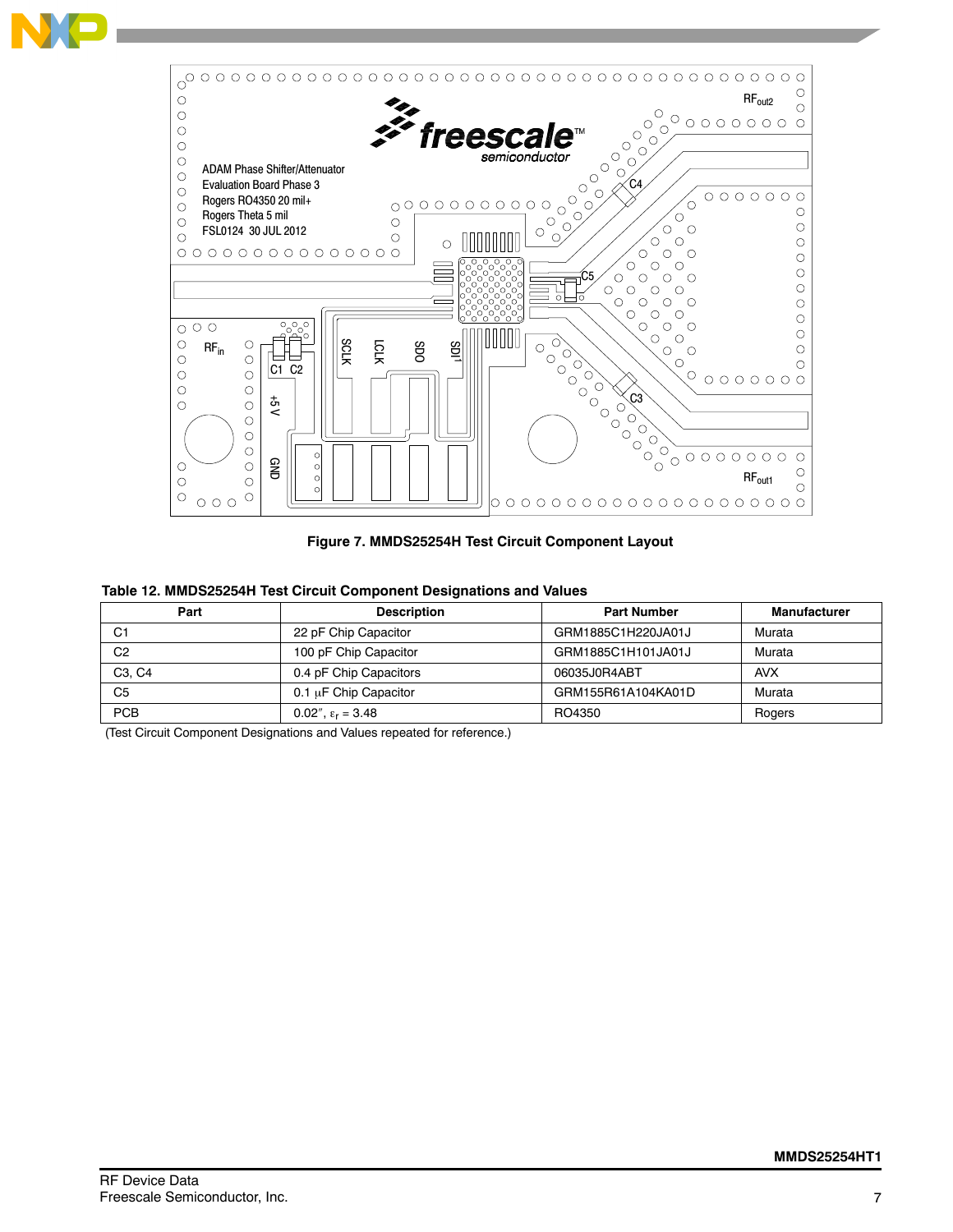

**Note:** S21 is a combination of static insertion loss and selected path attenuation.





path attenuation.



f, FREQUENCY (MHz)

**Note:** The phase angle difference is a combination of insertion phase and selected phase adjustment.

**Figure 10. Phase Angle Difference of S21 and S31 versus Phase State versus Frequency**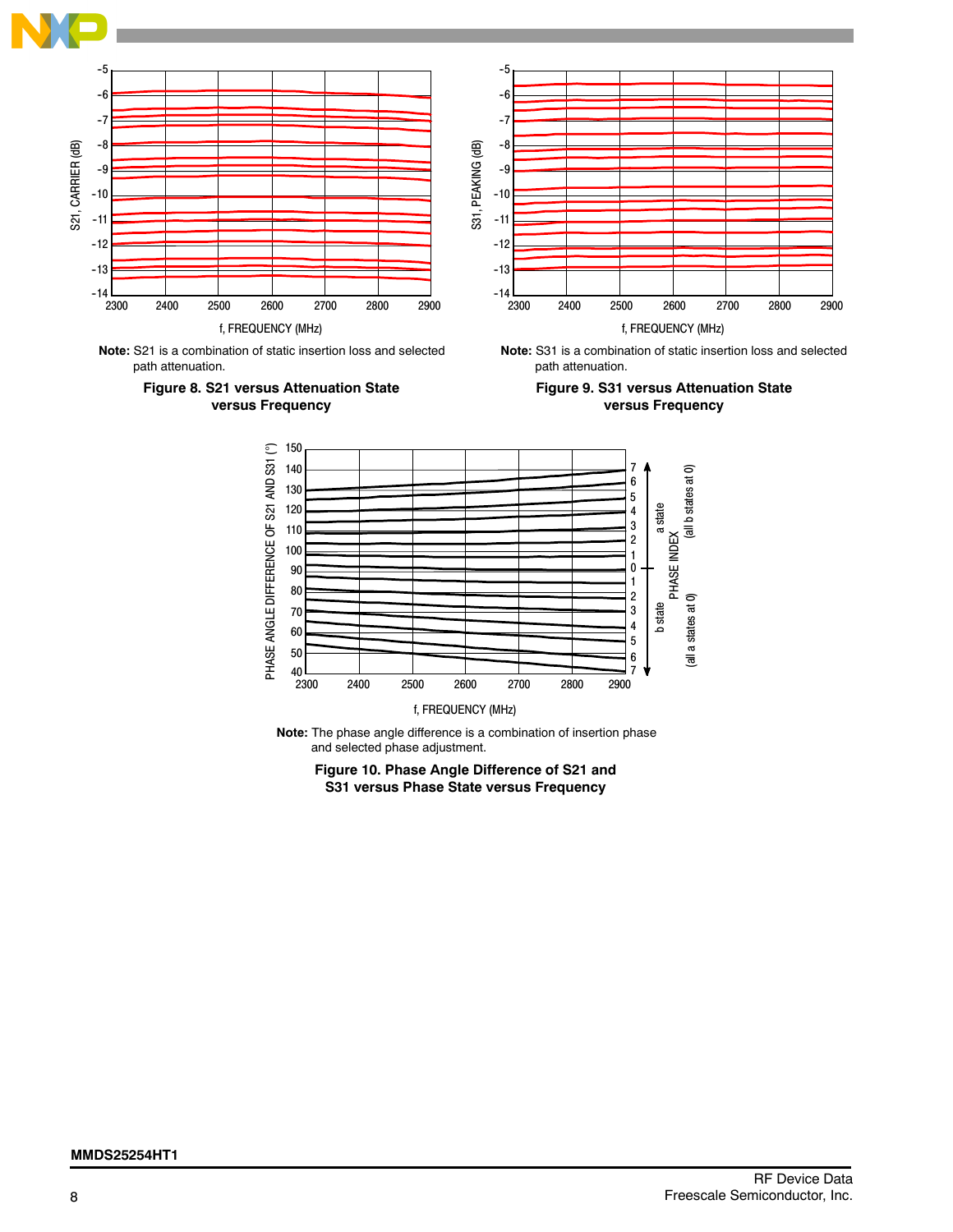

**Note:** A total of 256 states are plotted in Figures 11 to 14. Graph measurements include 128 states for the carrier side (combinations of all phase and amplitude states), with the peaking side set to 0 dB attenuation and  $0^\circ$  phase. Measurements also include 128 states for the peaking side (combinations of all phase and amplitude states) with the carrier side set to 0 dB attenuation and  $0^\circ$  phase.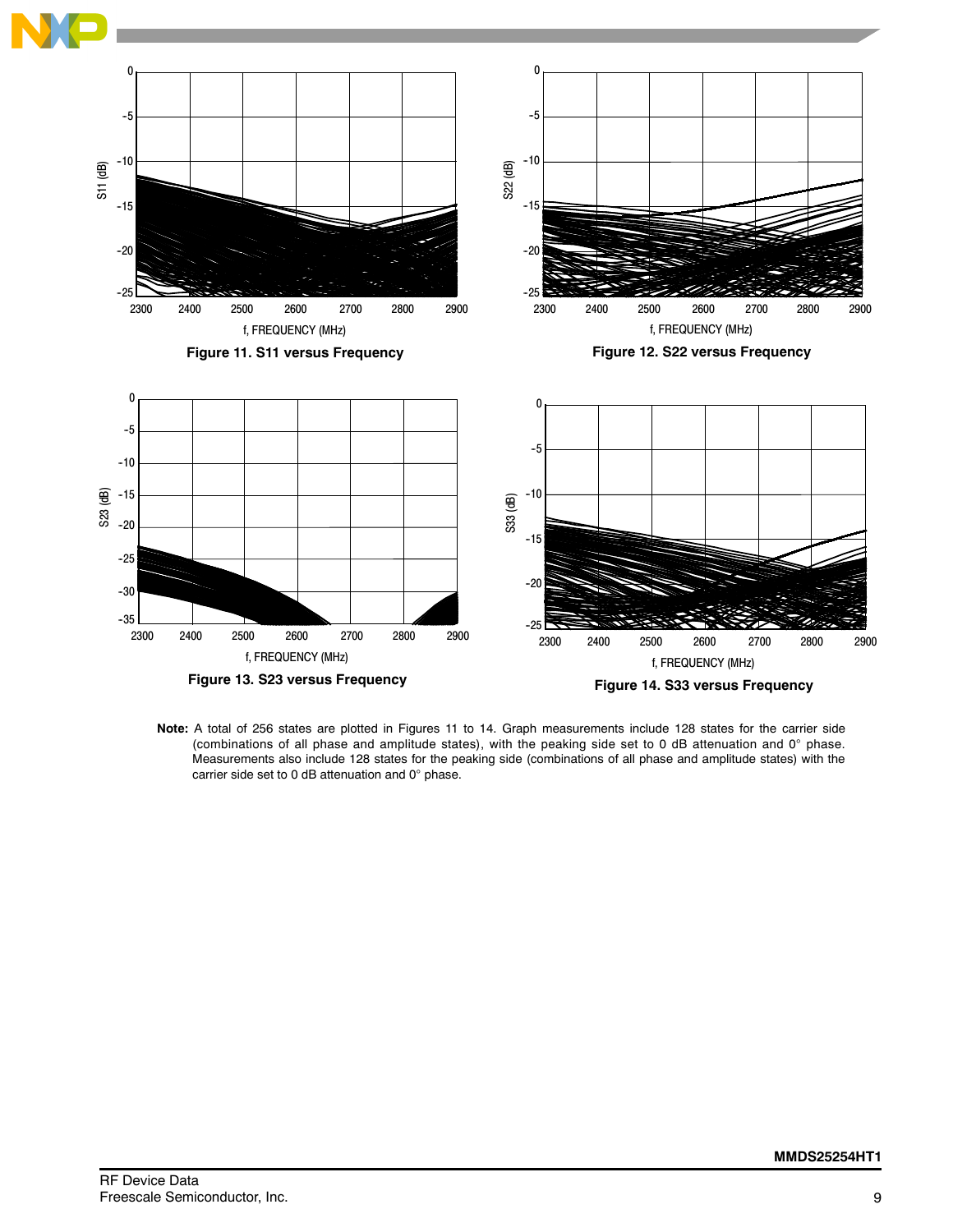

**Figure 17. Phase Angle Difference of S21 and S31 versus Phase State versus Temperature**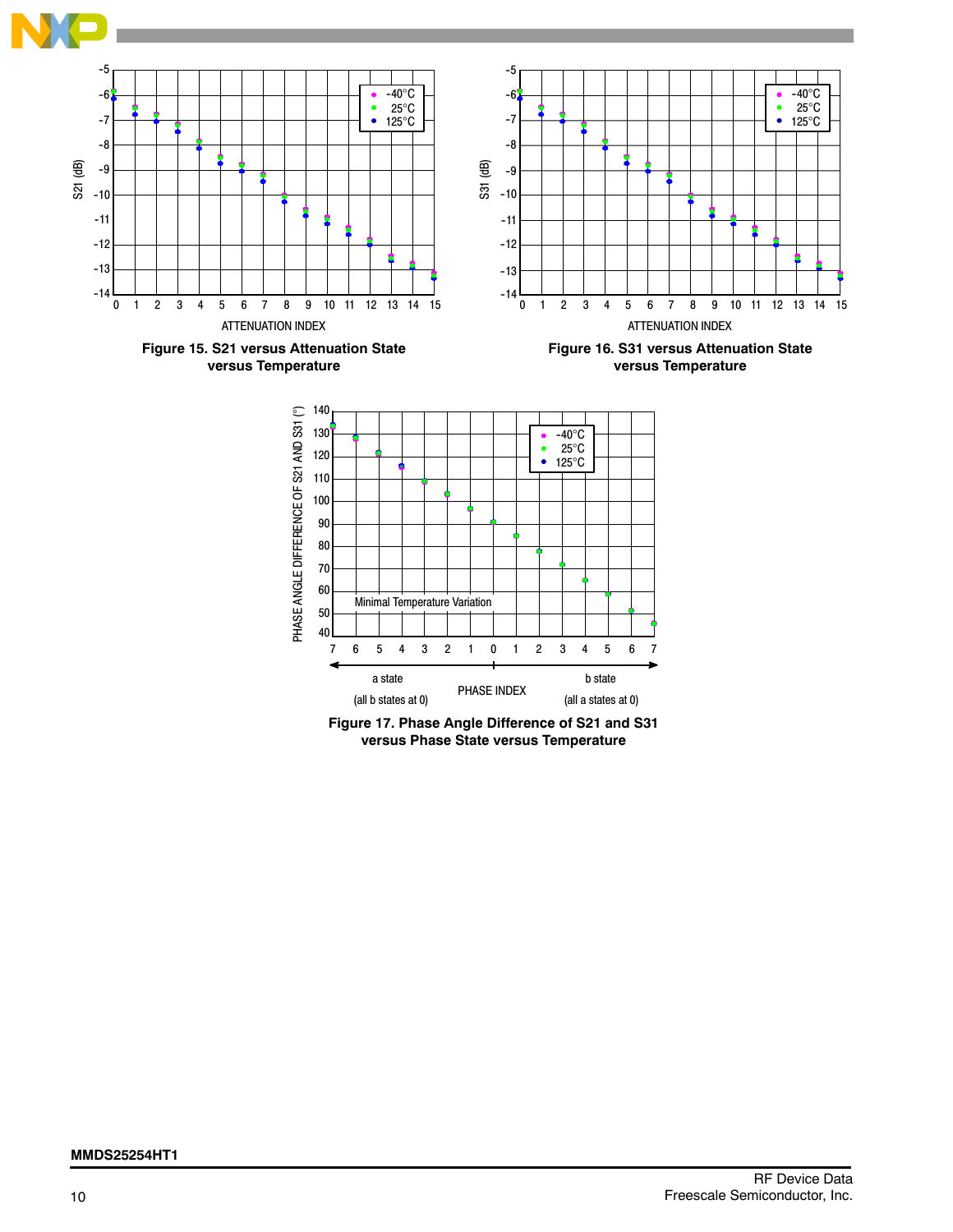

**Figure 18. PCB Pad Layout for PQFN 6 6**



**Figure 19. Product Marking**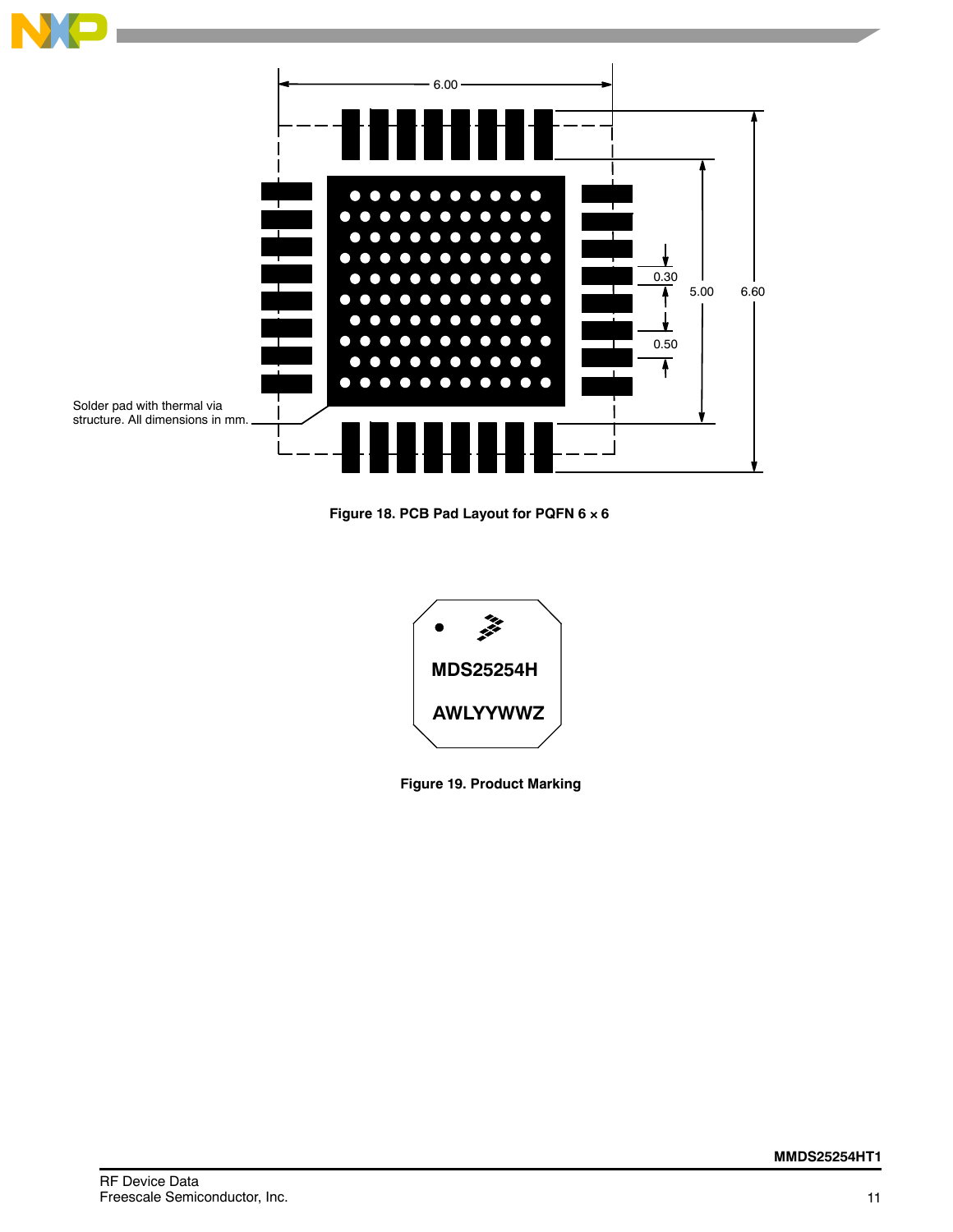

**PACKAGE DIMENSIONS**



| C FREESCALE SEMICONDUCTOR,<br>INC.<br>ALL RIGHTS RESERVED.                                            |  | MECHANICAL OUTLINE              |  | PRINT VERSION NOT TO SCALE |             |
|-------------------------------------------------------------------------------------------------------|--|---------------------------------|--|----------------------------|-------------|
| TITLE:<br>THERMALLY ENHANCED QUAD<br>FLAT NON-LEADED PACKAGE (QFN)<br>6 X 6 X 0.85, 32 I/O, 0.5 PITCH |  | DOCUMENT NO: 98ASA00395D REV: 0 |  |                            |             |
|                                                                                                       |  |                                 |  | CASE NUMBER: 2235-01       | 03 NOV 2011 |
|                                                                                                       |  |                                 |  | STANDARD: NON-JEDEC        |             |

## **MMDS25254HT1**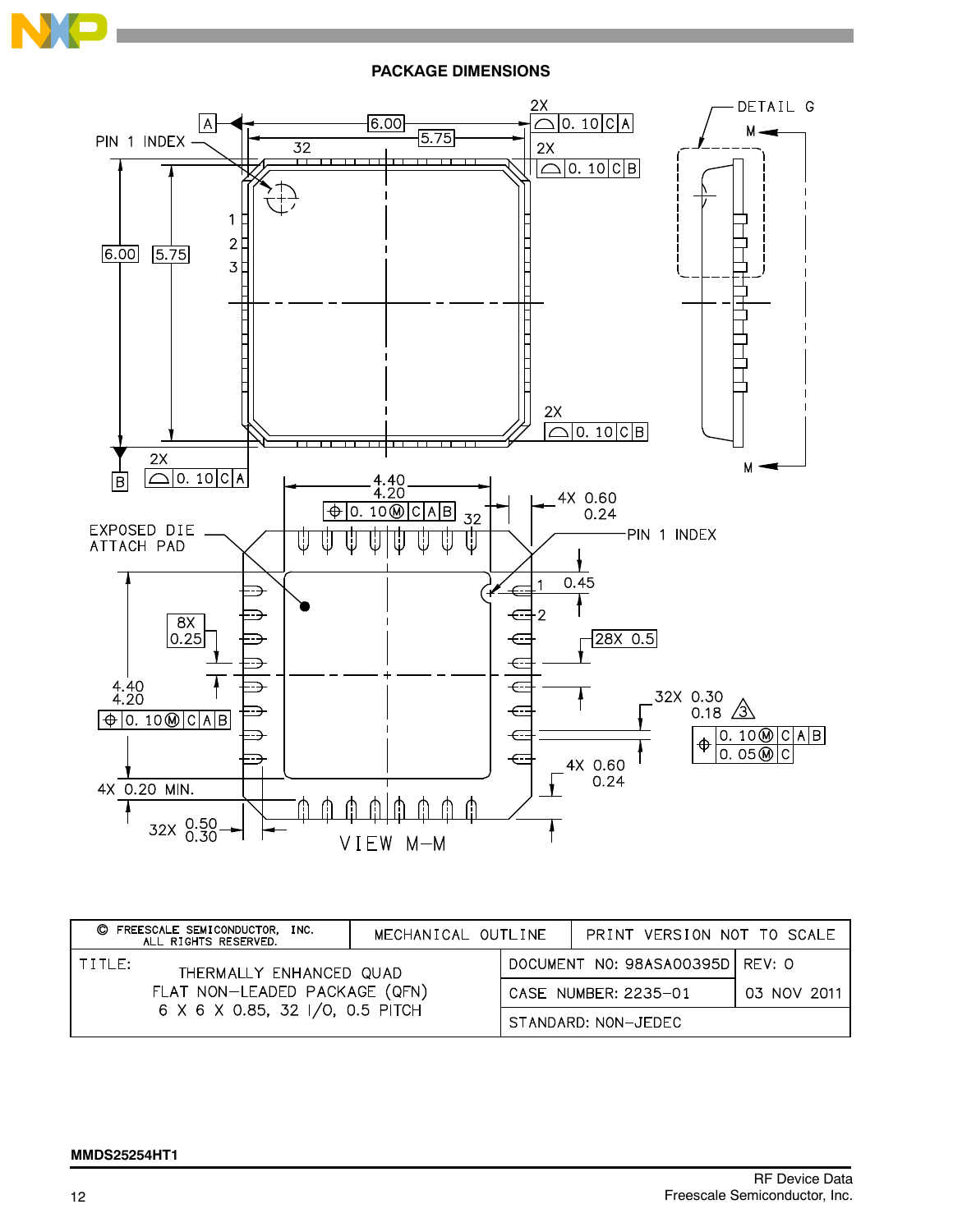



DETAIL G VIEW ROTATED 90° CW

| C FREESCALE SEMICONDUCTOR,<br>INC.<br>ALL RIGHTS RESERVED.                                            |  | MECHANICAL OUTLINE   |                                   | PRINT VERSION NOT TO SCALE |  |
|-------------------------------------------------------------------------------------------------------|--|----------------------|-----------------------------------|----------------------------|--|
| TITLE:<br>THERMALLY ENHANCED QUAD<br>FLAT NON-LEADED PACKAGE (QFN)<br>6 X 6 X 0.85, 32 I/O, 0.5 PITCH |  |                      | DOCUMENT NO: 98ASA00395D   REV: 0 |                            |  |
|                                                                                                       |  | CASE NUMBER: 2235-01 |                                   | 03 NOV 2011                |  |
|                                                                                                       |  |                      |                                   | STANDARD: NON-JEDEC        |  |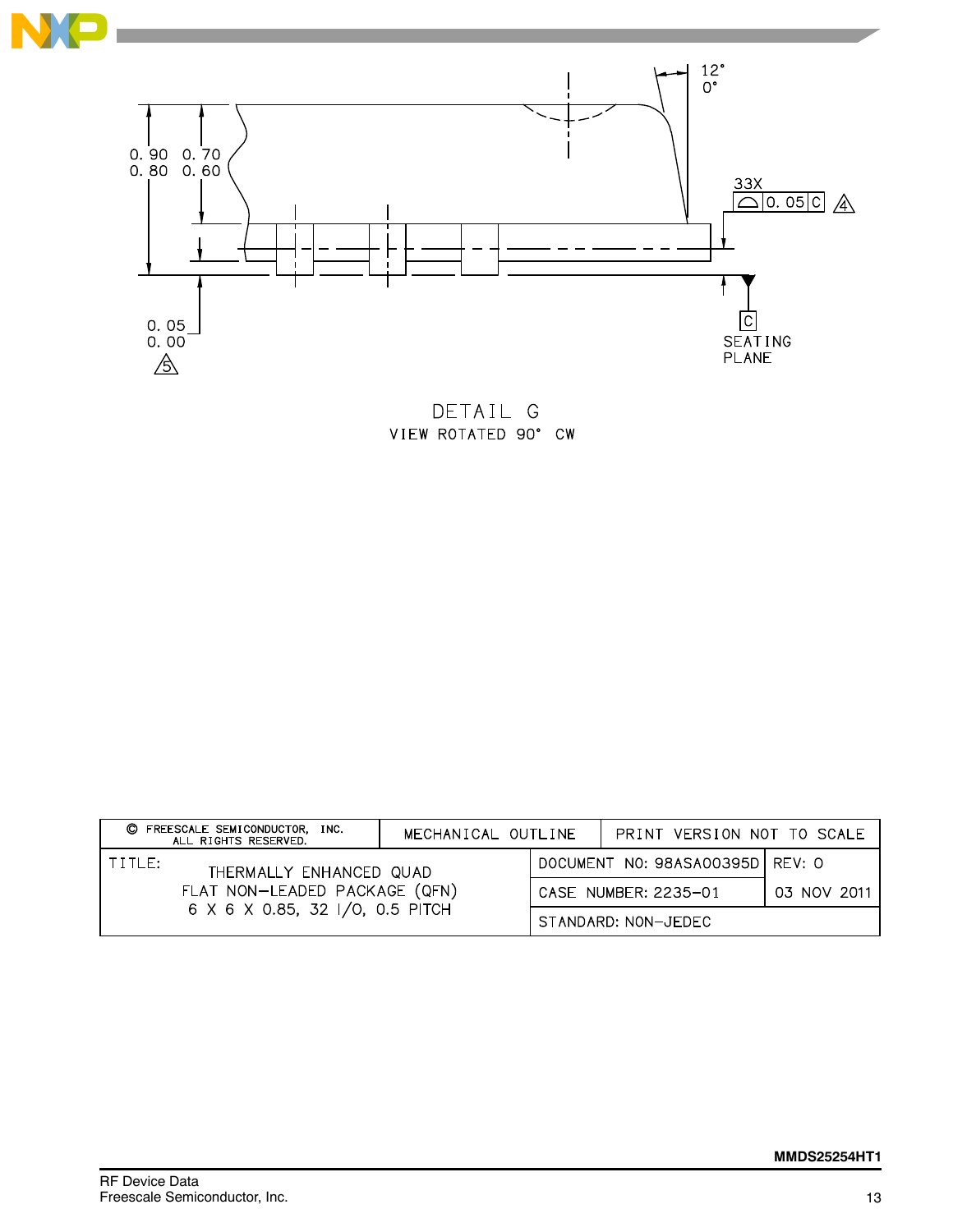

NOTE:

- $1.$ ALL DIMENSIONS ARE IN MILLIMETERS.
- $2.$ DIMENSIONING & TOLERANCING PER ASME Y14.5 - 2009.
- $\sqrt{3}$ THIS DIMENSION APPLIES TO METALIZED TERMINAL AND IS MEASURED BETWEEN 0.15 AND 0.30 MM FROM TERMINAL TIP.
- $\sqrt{4}$ BILATERAL COPLANARITY ZONE APPLIES TO THE EXPOSED PAD AS WELL AS THE TERMINALS.
- $/5\lambda$ THIS DIMENSION APPLIES ONLY FOR TERMINALS.
- 6. MOLD FLASH OR PLATING COVERAGE ON THE RING PAD AREA SHALL BE ALLOWABLE

| FREESCALE SEMICONDUCTOR, INC.<br>O<br>ALL RIGHTS RESERVED.                                            |  | MECHANICAL OUTLINE |                                 | PRINT VERSION NOT TO SCALE |             |
|-------------------------------------------------------------------------------------------------------|--|--------------------|---------------------------------|----------------------------|-------------|
| TITLE:<br>THERMALLY ENHANCED QUAD<br>FLAT NON-LEADED PACKAGE (QFN)<br>6 X 6 X 0.85, 32 I/O, 0.5 PITCH |  |                    | DOCUMENT NO: 98ASA00395D REV: 0 |                            |             |
|                                                                                                       |  |                    |                                 | CASE NUMBER: 2235-01       | 03 NOV 2011 |
|                                                                                                       |  |                    |                                 | STANDARD: NON-JEDEC        |             |

#### **MMDS25254HT1**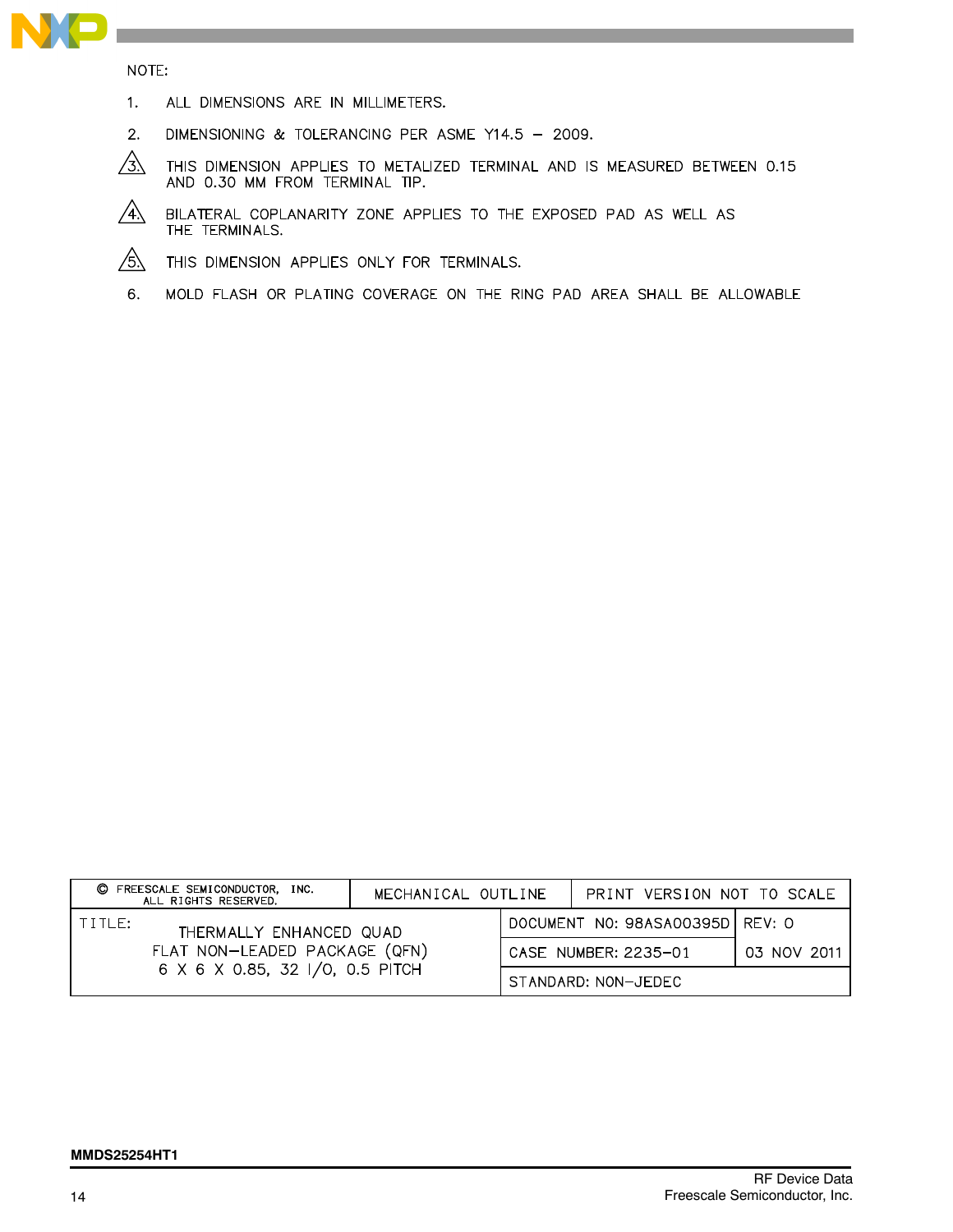

## **PRODUCT DOCUMENTATION, SOFTWARE AND TOOLS**

Refer to the following resources to aid your design process.

#### **Application Notes**

- AN1955: Thermal Measurement Methodology of RF Power Amplifiers
- **Software**
- .s3p File
- Large Signal Simulation

#### **Development Tools**

- Printed Circuit Boards
- Evaluation/Development Boards and Systems (file includes ADAM User's Guide)

For Software and Tools, do a Part Number search at http://www.freescale.com, and select the "Part Number" link. Go to the Software & Tools tab on the part's Product Summary page to download the respective tool.

## **FAILURE ANALYSIS**

At this time, because of the physical characteristics of the part, failure analysis is limited to electrical signature analysis. In cases where Freescale is contractually obligated to perform failure analysis (FA) services, full FA may be performed by third party vendors with moderate success. For updates contact your local Freescale Sales Office.

## **REVISION HISTORY**

The following table summarizes revisions to this document.

| <b>Revision</b> | Date      | <b>Description</b>                                                                                                                                                                             |
|-----------------|-----------|------------------------------------------------------------------------------------------------------------------------------------------------------------------------------------------------|
|                 | May 2014  | Initial release of data sheet                                                                                                                                                                  |
|                 | Jan. 2015 | Table 7, Functional Pin Description, for pins 4 and 5: pin description for $RF_{in}$ (pins 4 and 5) updated to<br>include additional information needed for pin connection configuration, p. 3 |